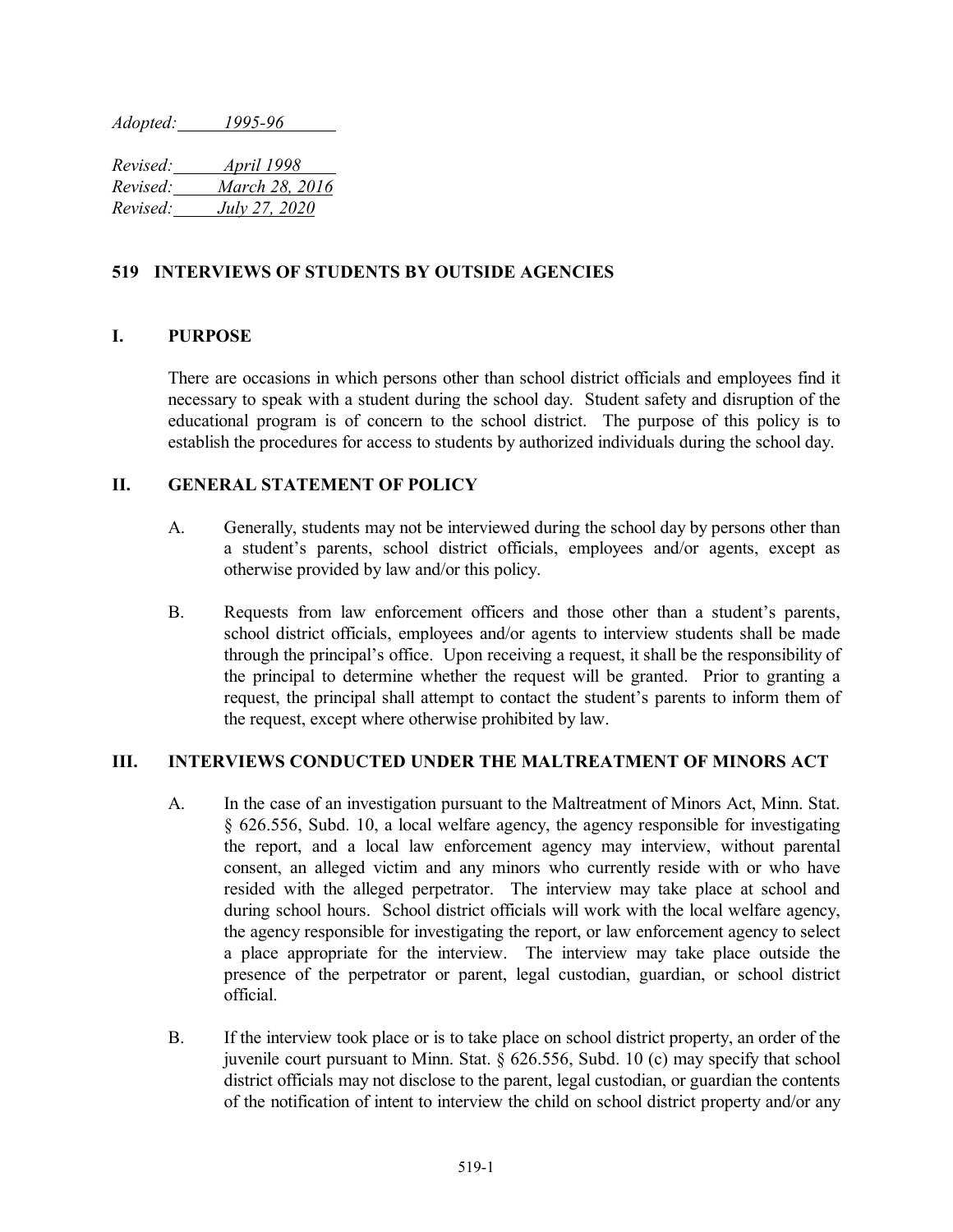other related information regarding the interview that may be a part of the child's record. The school district official must receive a copy of the order from the local welfare or law enforcement agency.

- C. When the local welfare agency, local law enforcement agency, or agency responsible for investigating a report of maltreatment determines that an interview should take place on school district property, school district officials must receive written notification of intent to interview the child on school district property prior to the interview. The notification shall include the name of the child to be interviewed, the purpose of the interview, and a reference to the statutory authority to conduct an interview on school district property. Where the interviews are conducted by the local welfare agency, the notification must be signed by the chair of the local social services agency or the chair's designee. The notification is private educational data on the student. School district officials may not disclose to the parent, legal custodian or guardian the contents of the notification or any other related information regarding the interview until notified in writing by the local welfare or law enforcement agency that the investigation or assessment has been concluded, unless a school employee or agent is alleged to have maltreated the child. Until school district officials receive said notification, all inquiries regarding the nature of the investigation or assessment should be directed to the local welfare or law enforcement agency or the agency responsible for assessing or investigating a report of maltreatment shall be solely responsible for any disclosures regarding the nature of the assessment or investigation.
- D. School district officials shall have discretion to reasonably schedule the time, place, and manner of an interview by a local welfare or local law enforcement agency on school district premises. However, where the alleged perpetrator is believed to be a school district official or employee, the local welfare or local law enforcement agency will have discretion to determine where the interview will be held. The interview must be conducted not more than 24 hours after the receipt of the notification unless another time is considered necessary by agreement between the school district officials and the local welfare or law enforcement agency. However, school district officials must yield to the discretion of the local welfare or law enforcement agency concerning other persons in attendance at the interview. School district officials will make every effort to reduce the disruption to the educational program of the child, other students, or school staff when an interview is conducted on school district premises.
- E. Students shall not be taken from school district property without the consent of the principal and without proper warrant.

| <b>Legal References:</b> | Minn. Stat. § 13.32 (Educational Data)<br>Minn. Stat. $\S$ 626.556, Subd. 10(c) and (d) (Duties of Local Welfare Agency<br>and Local Law Enforcement Agency Upon Receipt of a Report) |
|--------------------------|---------------------------------------------------------------------------------------------------------------------------------------------------------------------------------------|
| <b>Cross References:</b> | MSBA/MASA Model Policy 103 (Complaints - Students, Employees, Parents,<br>Other Persons)                                                                                              |